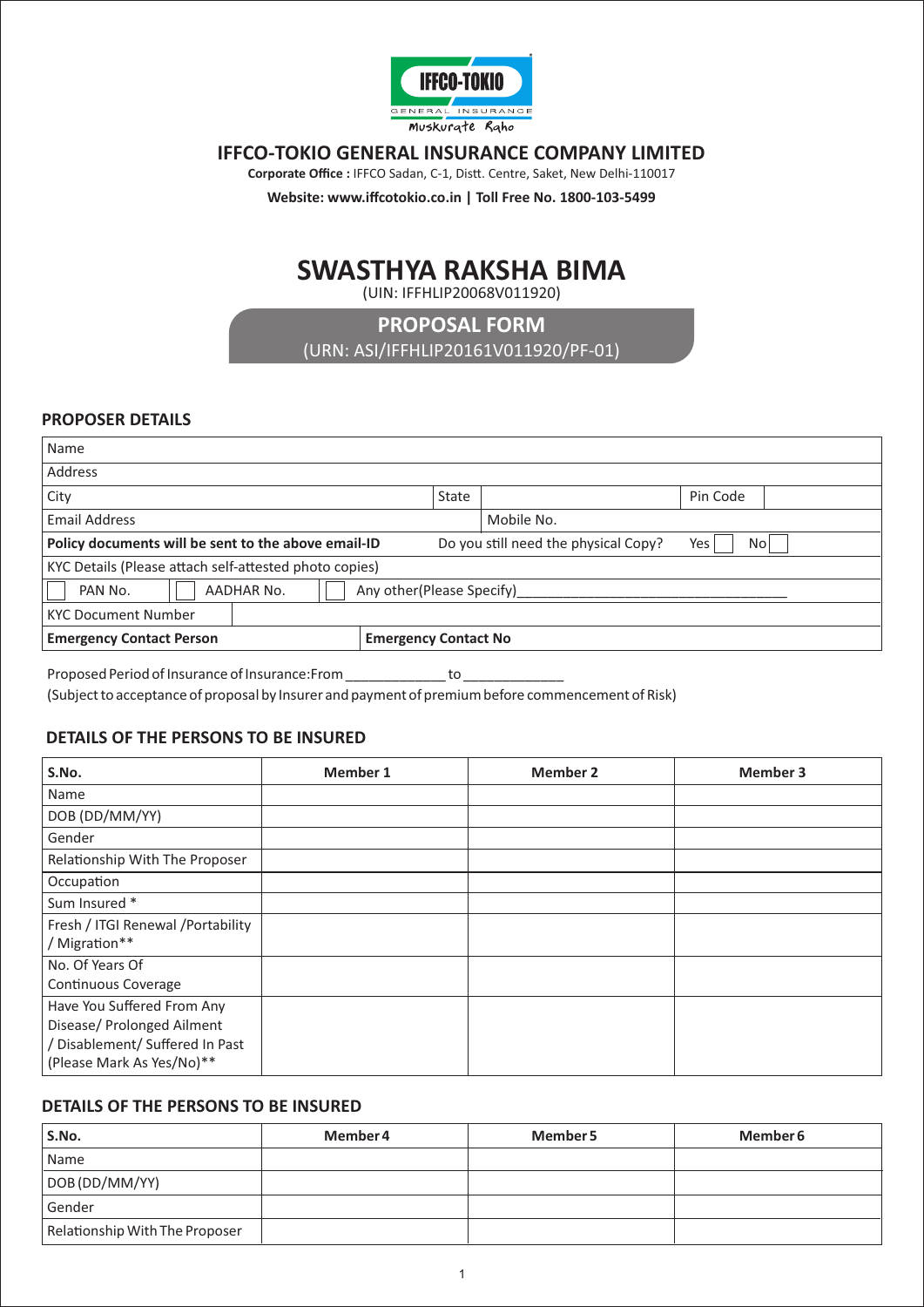| Occupation                                                                                                              |  |  |
|-------------------------------------------------------------------------------------------------------------------------|--|--|
| Sum Insured*                                                                                                            |  |  |
| Fresh / ITGI Renewal / Portability<br>Migration**                                                                       |  |  |
| No. Of Years Of<br>Continuous Coverage                                                                                  |  |  |
| Have You Suffered From Any<br>Disease/ Prolonged Ailment/<br>Disablement/ Suffered In Past<br>(Please Mark As Yes/No)** |  |  |

a) Are you covered in any Group Mediclaim policy insured by IFFCO-Tokio? If yes, kindly provide policy no.

b) Do you hold any other policy from IFFCO-Tokio? If yes, kindly provide policy no.

| Are you an employee of IFFCO-Tokio? -- Yes<br>c) |  | No |
|--------------------------------------------------|--|----|
|--------------------------------------------------|--|----|

**NOMINATION:** In the event of death of the proposer, any payment due under the policy shall become payable to the nominee proposed in this form and the receipt of the proceeds by such nominee would be sufficient discharge to the Company. Nominee for all other persons proposed to be insured shall be the proposer himself/herself. The following section is to be filled by the proposer:

| <b>Nominee Name</b> | Relationship | <b>Address and Contact details of Nominee</b> | % |
|---------------------|--------------|-----------------------------------------------|---|
|                     |              |                                               |   |
|                     |              |                                               |   |

#### **DECLARATION**

- 1. I hereby declare, on my behalf and on behalf of all persons proposed to be insured, that the above statements, answers and/or particulars given by me are true and complete in all respects to the best of my knowledge and that I am authorized to propose on behalf of these other persons.
- 2. I understand that the information provided by me will form the basis of the insurance policy, is subject to the Board approved underwriting policy of the insurer and that the policy will come into force only after full payment of the premium chargeable.
- 3. I further declare that I will notify in writing any change occurring in the occupation or general health of the life to be insured/proposer after the proposal has been submitted but before communication of the risk acceptance by the company.
- 4. I declare that I consent to the company seeking medical information from any doctor or hospital who/which at anytime has attended on the person to be insured/proposer or from any past or present employer concerning anything which affects the physical or mental health of the person to be insured/proposer and seeking information from any insurer to whom an application for insurance on the person to be insured /proposer has been made for the purpose of underwriting the proposal and/or claim settlement.
- 5. I authorize the company to share information pertaining to my proposal including the medical records of the insured/proposer for the sole purpose of underwriting the proposal and/or claims settlement and with any Governmental and/or Regulatory authority.

I, hereby declare and warrant that the above statements are true and complete. I agree that this proposal shall form the basis of the contract should the insurance be effected. If after the insurance is affected, it is found that the statements, answers or particulars stated in the proposal form and its questionnaires are incorrect or untrue in any respect, the insurance company shall incur no liability under this insurance.

I have read the prospectus/sales literature and am willing to accept the coverage subject to the terms, conditions and exceptions prescribed by the insurance company therein. The policy Coverage and exclusions, Rates, terms & Conditions have been explained to me in my language and have been understood by me

\_\_\_\_\_\_\_\_\_\_\_\_\_\_\_\_\_\_\_\_\_\_\_ \_\_\_\_\_\_\_\_\_\_\_\_\_\_\_\_\_\_\_\_\_\_\_

\_\_\_\_\_\_\_\_\_\_\_\_\_\_\_\_\_\_\_\_\_\_\_ \_\_\_\_\_\_\_\_\_\_\_\_\_\_\_\_\_\_\_\_\_\_\_

Date Signature of Proposer: Service of the witness Signature of the witness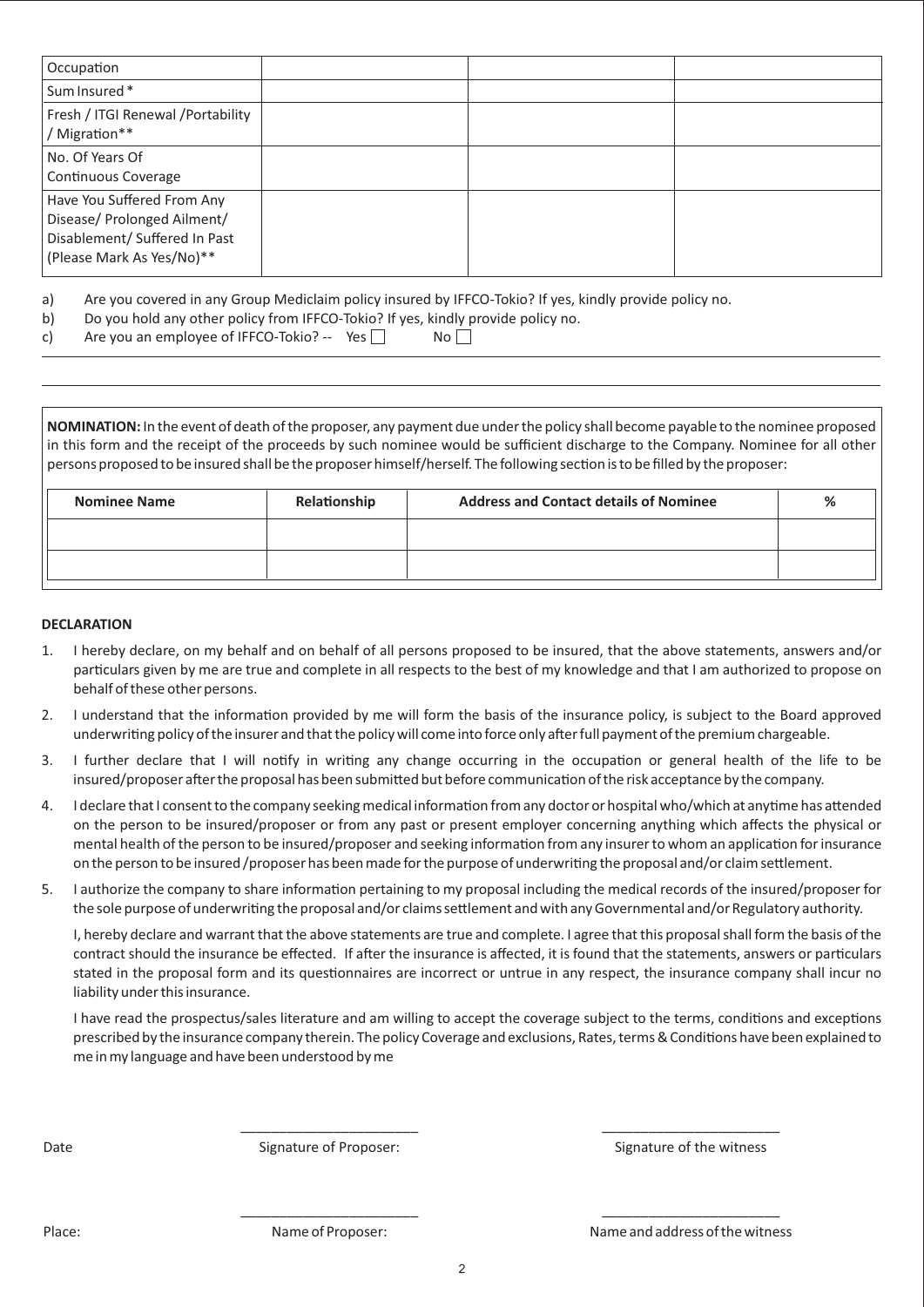#### **NOTE:**

- Insurance Company reserves the right to seek additional information, diagnostic reports, Certificate from a doctor etc. any time before the acceptance of the proposal / inception of cover.
- Company will reimburse 50% of the cost of prescribed tests, in case the proposal is accepted.
- Acceptance of the proposal is purely at the discretion of Insurance Company.
- Insurance company may accept the proposal at revised terms and / or rates. In such case the Insured reserves the right to decline before commencement of policy.
- Insured has a free-look period of 15 days from the inception of the policy subject to the guidelines of IRDA
- Submission of this proposal does not entail the proposer any rights. The liability of the insurer commences only after the proposal is accepted by the Insurer, payment of premium before commencement of risk and/or the date of inception of risk mentioned in the policy (whichever is later)

## **SECTION 41 OF THE INSURANCE ACT 1938**

#### **PROHIBITION OF REBATES**

Payment of rebates is expressly prohibited under Section 41 of the Insurance Act, 1938.

- 1. No person shall allow or offer to allow either directly or indirectly as an inducement to any person to take or renew or continue an insurance in respect of any kind of risk relating to lives or property in India, any rebate of the whole or part of the commission payable or any rebate of the premium shown on the policy, nor shall any person taking out or renewing or continuing a policy accept any rebate, except such rebate as may be allowed in accordance with the published prospectus or tables of the Insurer. Provided that acceptance by an insurance agent of commission in connection with a policy of life insurance taken out by himself on his own life shall not be deemed to be acceptance of a rebate of premium within the meaning of this sub section if at the time of such acceptance the insurance agent satisfies the prescribed conditions establishing that he is a bona fide insurance agent employed by the insurer.
- 2. Any person making default in complying with the provisions of this section shall be liable for a penalty which may extend to ten Lakh rupees."

## **AGENT'S DECLARATION**

I, The capacity of Insurance Advisor/ Specified Service Advisor in the capacity of Insurance Advisor/ Specified Person of the Corporate Agent/Authorized employee of the Broker/Relationship Officer, do hereby declare that I have explained (in vernacular/local language as well) to the proposer all the contents of this Proposal Form including the nature of the question(s), statement(s), information and response(s) submitted by him/her. Any detail submitted through this proposal form will be considered as the basis of the Contract of Insurance between the Insurer and the Proposer, subject to the acceptance of the proposal. I have further explained that in case of any untrue statement(s)/information/misrepresentation is/are contained in this Proposal Form/including addendum(s), affidavits, statements, submissions, furnished/to be furnished, the Company shall have the right to reject the proposal or limit benefits under the policy at its sole discretion. Also, in case of non-disclosure of any material fact, the policy issued to his/her favor based on the Proposal form may be treated by the Company as null and void and all premiums paid under the Policy may be forfeited by the company.

Signature of the Advisor/Corporate Agent/Broker/Relaonship Officer) \_\_\_\_\_\_\_\_\_\_\_\_\_\_\_\_\_\_\_\_\_\_\_\_\_\_\_\_\_\_\_\_\_\_\_\_\_\_\_\_\_\_\_\_\_\_\_\_\_\_\_

License No. and Agency Code/Broker Code/ Employee No.

Date: Contract of Agent Contract Place: Place: Contract Place: Signature of Agent Contract Place: Signature of Agent \_\_\_\_\_\_\_\_\_\_\_\_\_\_\_\_\_\_\_\_\_\_\_\_\_\_\_\_

#### **ADD PAYMENT DETAILS (\*PLEASE FILL DETAILS IN ATTACHED ANNEXURE)**

| <b>For Office Use Only</b>                                      | <b>OFFICE CODE:</b>                       |
|-----------------------------------------------------------------|-------------------------------------------|
| <b>Checklist:</b>                                               |                                           |
| Date of Acceptance:                                             |                                           |
| <b>Medical Reports attached</b><br>Yes<br>No                    |                                           |
| Approving Authority (SBU/ Regional Office/<br>Corporate Office) |                                           |
| Approval /E-mail Approval attached<br>Yes<br>No                 |                                           |
|                                                                 |                                           |
| Name of the Accepting Officer                                   | <b>Signature of the Accepting Officer</b> |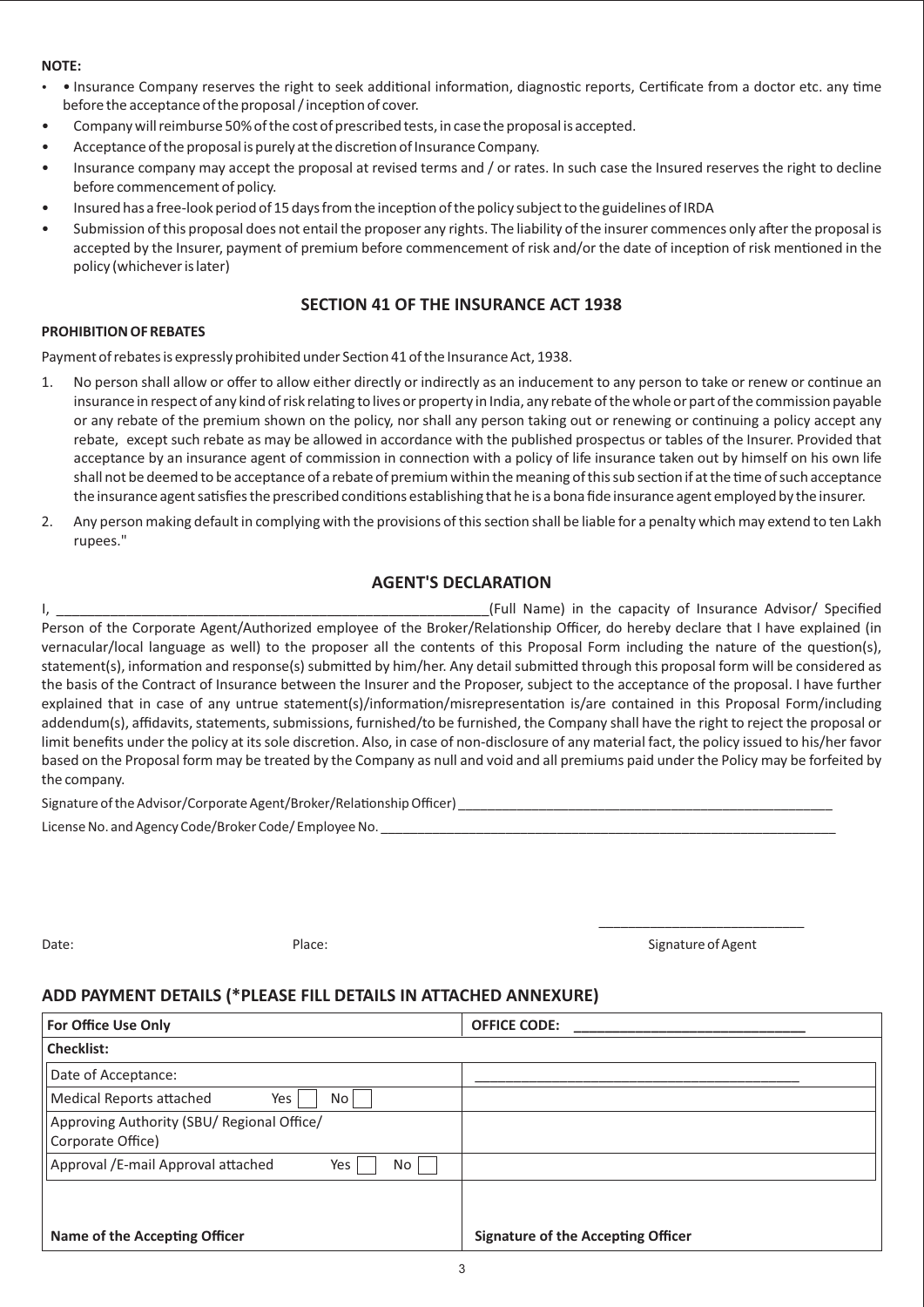## **ANNEXURE 1:**

Details of present/previous medical insurance like Individual or Group Mediclaim, Cancer Policy, Critical Illness or any other Policy for any of the Insured Person. (Please use additional sheets if required)

| S. No.                                  | Member 1 | <b>Member 2</b> | Member 3 | <b>Member 4</b> |
|-----------------------------------------|----------|-----------------|----------|-----------------|
| Name of Insured Person                  |          |                 |          |                 |
| Policy No.                              |          |                 |          |                 |
| Type of Policy<br>(Group/Retail/Others) |          |                 |          |                 |
| Name of Insurance Co.                   |          |                 |          |                 |
| Sum Insured                             |          |                 |          |                 |
| Period of Insurance From                |          |                 |          |                 |
| Period of Insurance To                  |          |                 |          |                 |
| Cumulative Bonus, if any                |          |                 |          |                 |
| Date of claim                           |          |                 |          |                 |
| Nature and Description<br>of claim      |          |                 |          |                 |
| Amount of claim                         |          |                 |          |                 |

## **ANNEXURE 2:**

2.1 Medical History: Please tick if the answer is YES (to be filled for each member separately):

|       | Section A : Have any of the persons proposed to be insured ever suffered from/<br>are currently suffering from any of the following : | <b>Member Name</b> |
|-------|---------------------------------------------------------------------------------------------------------------------------------------|--------------------|
| i.    | High or low blood pressure                                                                                                            |                    |
| ii.   | <b>Diabetes</b>                                                                                                                       |                    |
| iii.  | Chest pain, Ischemic heart disease or any other Heart disorder, Valve Related Disorder                                                |                    |
| iv.   | Arthritis, Spondylosis or any other disorder of the muscle/bone/joint likeligament/<br>meniscus tear etc.                             |                    |
| v.    | DUB, Fibroid, Cyst/Fibro adenoma or any other Gynaecological/Breast disorder                                                          |                    |
| vi.   | Asthma / COPD or any other lung/Breathing disorder                                                                                    |                    |
| vii.  | Tuberculosis                                                                                                                          |                    |
| viii. | Ulcer (stomach/duodenal), hepatitis, cirrhosis or any other Digestive or Liver/<br>Gall bladder Disorder                              |                    |
| IX.   | Renal failure, Kidney /ureteric stone or any other Kidney/Urinary tract or Prostate disorder                                          |                    |
| х.    | Dizziness, Stroke, Epilepsy(fits), Paralysis or other brain/ nervous system disorder/<br>Multiple Sclerosis                           |                    |
| xi.   | Thyroid disorder or any other endocrine disorder                                                                                      |                    |
| xii.  | Tumor-benign or malignant, any ulcer/growth/cyst / mass or cancer                                                                     |                    |
|       | xiii. Diseases of the Nose/Ear/Throat/Teeth/ Eye (please mention Diopters for refractive errors                                       |                    |
| xiv.  | HIV/AIDS or sexually transmitted diseases or any immune system disorder                                                               |                    |
| XV.   | Anaemia, Leukaemia or any other blood/lymphatic system disorder                                                                       |                    |
|       | xvi. Psychiatric/Mental illnesses or Sleep disorder                                                                                   |                    |
|       | xvii. Any Congenital / Genetic disorders                                                                                              |                    |
|       | xviii. Undertaken any surgery or a surgery been advised in the last 10 years or is a surgery<br>still pending                         |                    |
|       | xix. Undertaken any lab/blood tests, imaging tests viz. scans/MRI in the last 5 years                                                 |                    |
| XX.   | Been under any regular medication (self/ prescribed)                                                                                  |                    |
|       | xxi. Any other ailment / injury / sickness for which underwent treatment or undergoing/<br>contemplating                              |                    |
|       | xxii. Any type of organ transplanted                                                                                                  |                    |